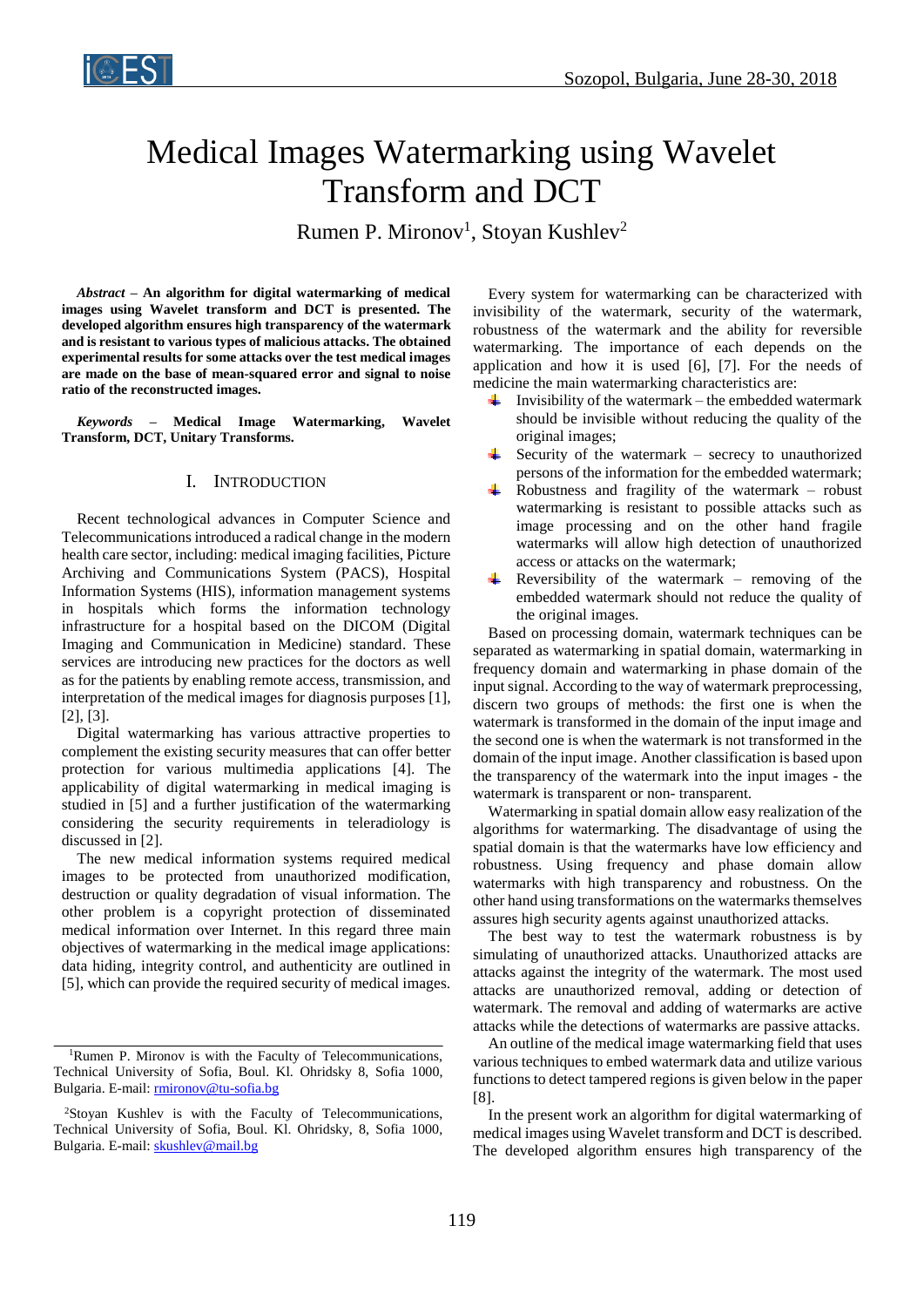

watermark and is resistant to various types of malicious attacks. The obtained experimental results for some simulated attacks over the three test medical images are made on the base of mean-squared error and signal to noise ratio of the reconstructed images. The robustness of the watermark against some attacks are tested with the post processing of watermarked images by adding of Salt and Pepper noise, Gaussian noise, filtration whit median filters and average filters.

#### II. MATHEMATICAL DESCRIPTION

The common block scheme of the developed algorithm for watermarking is shown on Fig.1.



Fig.1. Common block scheme of watermarking.

The input image is decomposed into 3 levels via two dimensional Discrete Wavelet Transform (2D DWT). The transformed by the 2D discrete cosine transform (DCT) image of the digital watermark is included in one of the three 2D DCT transformed blocks from the 3th level of the 2D DWT – LH3, HL3 or HH3. The choice of the watermark insertion block with size *P*x*Q* is based on the maximum of entropy. Watermarking is performed by the following formula:

$$
C_{k'} = C_k + a \times V_k, k = 1, 2, ..., P \times Q ,
$$
 (1)

where:  $C_k$  are the coefficients of the transformed insertion block,  $V_k$  are the coefficients of the transformed watermark,  $k$ is the consecutive number of the coefficients and *a* is parameter which determines the depth of watermarking. The value of the coefficient a must satisfy the markup threshold. The threshold is dynamically determined in relation to the input image, which is 10 percent lower than the entropy of the selected block. In reconstruction block the inverse wavelet transform (2D IDWT) is applied and the output watermarked image is obtained.

The developed decoder is informed. The transformed images - marked and original are including at the input. The purpose of the decoder is to determine what message (sign) is included in the watermarked image. The information about the block where the watermark is written, the markup threshold, and the markup factor is recorded in the header of the format used. The watermark is retrieved by the following formula:

$$
V_{k'} = (C_{k'} - C_k)/a, k = 1, 2, ..., P \times Q,
$$
 (2)

#### Sozopol, Bulgaria, June 28-30, 2018

where:  $C_k$  are the coefficients of the transformed insertion block of the watermarked image,  $C_k$  are the coefficients of the transformed correspondent block of the original image, *Vk'* are the coefficients of the transformed watermark. The watermark is received in the reconstruction unit. Over the data received by the decoder applies inverse discreet wavelet transform.

### III. Experimental Results

For the analyses of efficiency of the developed algorithm for watermarking of medical images three test images, shown in Fig.1a, b, c, with size 512x512 and 256 gray levels are used.



Fig.1a. Input X-ray test image "Spine 1".



Fig.1b. Input X-ray test image "Spine 2".



Fig.1c. Input X-ray test image "Spine 3".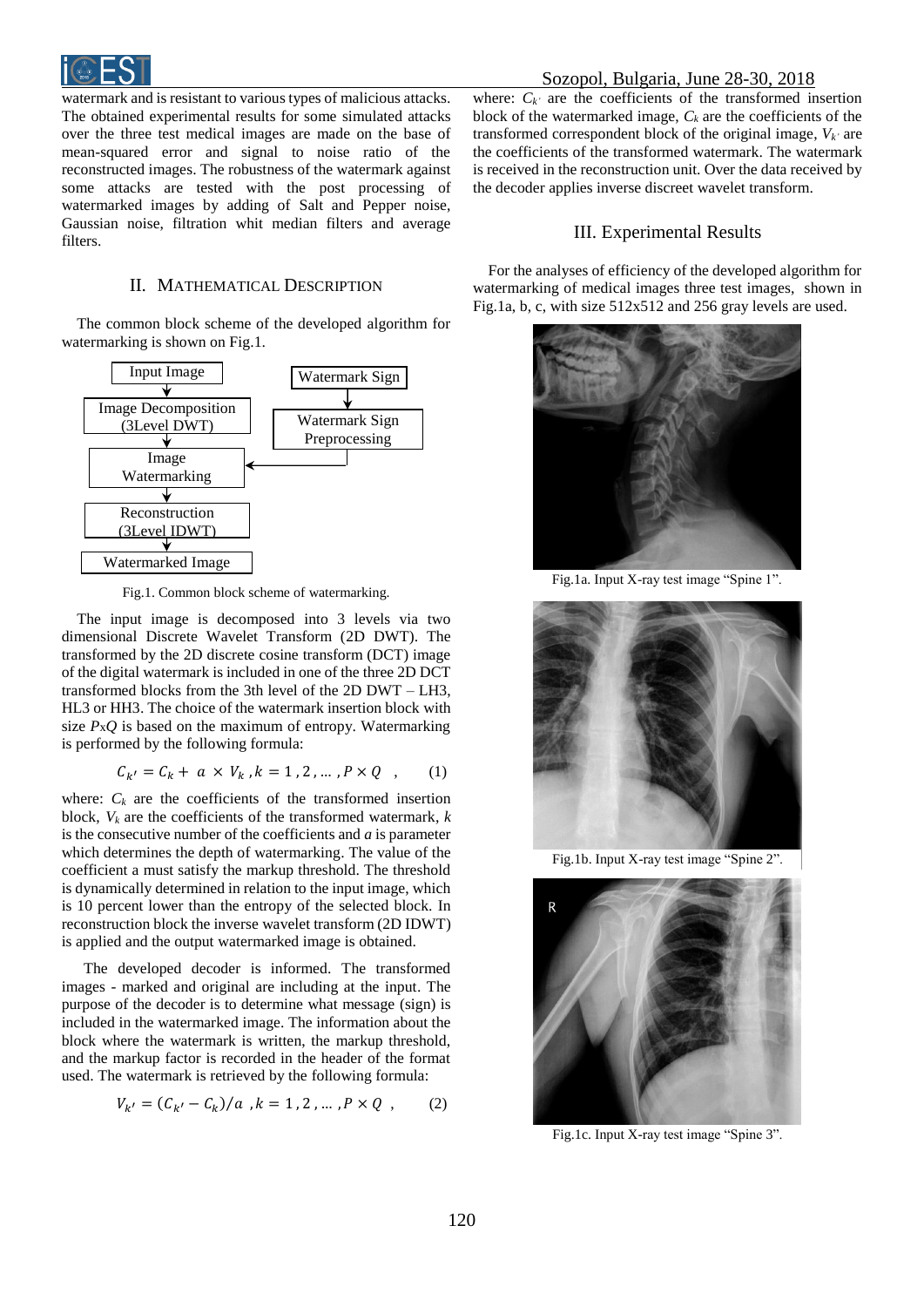

Based on the described sequence in Section II, algorithm for embedding of watermark and algorithm for extraction of the watermark have been developed and have been simulated by the developed with MATLAB programs.

The test images shown in Fig.1 are transformed by the 3 levels 2D DWT and the input watermark (letter K) is embedded into the transformed block (LH3, HL3 or HH3) with maximum entropy of each image.

The robustness of the watermark against some popular attacks are simulated with the post processing of watermarked images by adding 100% of Gaussian noise with mean 0 and variance 0.01; adding 100% of Salt and Pepper noise; filtration with median filter with size 3x3; filtration of Gaussian noisy image with average filter; filtration of Salt and Pepper noisy image with median filter. The obtained results for the test images are summarized in Tabl.1.

| "Spine 1"<br>"Spine 3"<br><b>Test Images</b><br>"Spine 2"<br>Reconstructed Watermarked image<br>SNR, dB<br>19.86<br>18.71<br>18.16<br>PSNR, dB<br>45.8<br>42.72<br>43.49<br><b>MSE</b><br>3.48<br>2.91<br>1.71<br><b>NMSE</b><br>0.01<br>0.015<br>0.01<br>NMSE, %<br>1.5<br>1<br>1<br>0.57<br>0.53<br>NC<br>0.55<br>NC, %<br>53<br>55<br>57<br>Watermarked image with Gaussian noise<br>SNR, dB<br>4.66<br>4.67<br>4.69<br>30.6<br>29.22<br>29.47<br>PSNR, dB<br>77.74<br>73.55<br><b>MSE</b><br>56.67<br><b>NMSE</b><br>0.34<br>0.34<br>0.34<br>NMSE, %<br>$3\overline{4}$<br>34<br>34<br>0.34<br>NC<br>0.46<br>0.42<br>NC, %<br>34<br>46<br>42<br>Watermarked image with Salt and Pepper noise<br>SNR, dB<br>14.54<br>14.02<br>14.27<br>PSNR, dB<br>38.57<br>40.48<br>39.05<br><b>MSE</b><br>5.82<br>9.04<br>8.1<br><b>NMSE</b><br>0.04<br>0.038<br>0.035<br>NMSE, %<br>3.50<br>$\overline{4}$<br>$\Delta$<br>NC<br>0.36<br>0.41<br>0.39<br>NC. %<br>39<br>36<br>41<br>Watermarked image with median filtration<br>SNR, dB<br>16.13<br>17.4<br>17.99<br>41.95<br>42.77<br>PSNR, dB<br>45.07<br><b>MSE</b><br>2.02<br>4.15<br>3.44<br><b>NMSE</b><br>0.018<br>0.012<br>0.016<br>NMSE, %<br>1.20%<br>1.80%<br>1.60%<br>NC<br>0.52<br>0.55<br>0.57<br>NC. %<br>57%<br>52%<br>55%<br>Watermarked image with Salt and Pepper noise and median filtration<br>18.55<br>16.99<br>SNR, dB<br>17.6<br>PSNR, dB<br>44.49<br>41.54<br>42.38<br><b>MSE</b><br>2.31<br>4.57<br>3.76<br><b>NMSE</b><br>0.02<br>0.017<br>0.01<br>NMSE, %<br>2%<br>1.70%<br>1%<br>0.52<br>0.55<br>NC<br>0.56<br>NC, %<br>56%<br>52%<br>55%<br>Watermarked image with Gaussian noise and average filtration<br>SNR, dB<br>8.86<br>8.6<br>8.6<br>PSNR, dB<br>33.15<br>33.38<br>34.8<br><b>MSE</b><br>21.51<br>31.49<br>29.88<br><b>NMSE</b><br>0.13<br>0.14<br>0.14<br>NMSE, %<br>13%<br>14%<br>14%<br>NC<br>0.34<br>0.43<br>0.41<br>NC, %<br>34%<br>43%<br>41% |  |  |  | Tabl.1 |  |
|--------------------------------------------------------------------------------------------------------------------------------------------------------------------------------------------------------------------------------------------------------------------------------------------------------------------------------------------------------------------------------------------------------------------------------------------------------------------------------------------------------------------------------------------------------------------------------------------------------------------------------------------------------------------------------------------------------------------------------------------------------------------------------------------------------------------------------------------------------------------------------------------------------------------------------------------------------------------------------------------------------------------------------------------------------------------------------------------------------------------------------------------------------------------------------------------------------------------------------------------------------------------------------------------------------------------------------------------------------------------------------------------------------------------------------------------------------------------------------------------------------------------------------------------------------------------------------------------------------------------------------------------------------------------------------------------------------------------------------------------------------------------------------------------------------------------------------------------------------------------------------------------------------------------------------|--|--|--|--------|--|
|                                                                                                                                                                                                                                                                                                                                                                                                                                                                                                                                                                                                                                                                                                                                                                                                                                                                                                                                                                                                                                                                                                                                                                                                                                                                                                                                                                                                                                                                                                                                                                                                                                                                                                                                                                                                                                                                                                                                |  |  |  |        |  |
|                                                                                                                                                                                                                                                                                                                                                                                                                                                                                                                                                                                                                                                                                                                                                                                                                                                                                                                                                                                                                                                                                                                                                                                                                                                                                                                                                                                                                                                                                                                                                                                                                                                                                                                                                                                                                                                                                                                                |  |  |  |        |  |
|                                                                                                                                                                                                                                                                                                                                                                                                                                                                                                                                                                                                                                                                                                                                                                                                                                                                                                                                                                                                                                                                                                                                                                                                                                                                                                                                                                                                                                                                                                                                                                                                                                                                                                                                                                                                                                                                                                                                |  |  |  |        |  |
|                                                                                                                                                                                                                                                                                                                                                                                                                                                                                                                                                                                                                                                                                                                                                                                                                                                                                                                                                                                                                                                                                                                                                                                                                                                                                                                                                                                                                                                                                                                                                                                                                                                                                                                                                                                                                                                                                                                                |  |  |  |        |  |
|                                                                                                                                                                                                                                                                                                                                                                                                                                                                                                                                                                                                                                                                                                                                                                                                                                                                                                                                                                                                                                                                                                                                                                                                                                                                                                                                                                                                                                                                                                                                                                                                                                                                                                                                                                                                                                                                                                                                |  |  |  |        |  |
|                                                                                                                                                                                                                                                                                                                                                                                                                                                                                                                                                                                                                                                                                                                                                                                                                                                                                                                                                                                                                                                                                                                                                                                                                                                                                                                                                                                                                                                                                                                                                                                                                                                                                                                                                                                                                                                                                                                                |  |  |  |        |  |
|                                                                                                                                                                                                                                                                                                                                                                                                                                                                                                                                                                                                                                                                                                                                                                                                                                                                                                                                                                                                                                                                                                                                                                                                                                                                                                                                                                                                                                                                                                                                                                                                                                                                                                                                                                                                                                                                                                                                |  |  |  |        |  |
|                                                                                                                                                                                                                                                                                                                                                                                                                                                                                                                                                                                                                                                                                                                                                                                                                                                                                                                                                                                                                                                                                                                                                                                                                                                                                                                                                                                                                                                                                                                                                                                                                                                                                                                                                                                                                                                                                                                                |  |  |  |        |  |
|                                                                                                                                                                                                                                                                                                                                                                                                                                                                                                                                                                                                                                                                                                                                                                                                                                                                                                                                                                                                                                                                                                                                                                                                                                                                                                                                                                                                                                                                                                                                                                                                                                                                                                                                                                                                                                                                                                                                |  |  |  |        |  |
|                                                                                                                                                                                                                                                                                                                                                                                                                                                                                                                                                                                                                                                                                                                                                                                                                                                                                                                                                                                                                                                                                                                                                                                                                                                                                                                                                                                                                                                                                                                                                                                                                                                                                                                                                                                                                                                                                                                                |  |  |  |        |  |
|                                                                                                                                                                                                                                                                                                                                                                                                                                                                                                                                                                                                                                                                                                                                                                                                                                                                                                                                                                                                                                                                                                                                                                                                                                                                                                                                                                                                                                                                                                                                                                                                                                                                                                                                                                                                                                                                                                                                |  |  |  |        |  |
|                                                                                                                                                                                                                                                                                                                                                                                                                                                                                                                                                                                                                                                                                                                                                                                                                                                                                                                                                                                                                                                                                                                                                                                                                                                                                                                                                                                                                                                                                                                                                                                                                                                                                                                                                                                                                                                                                                                                |  |  |  |        |  |
|                                                                                                                                                                                                                                                                                                                                                                                                                                                                                                                                                                                                                                                                                                                                                                                                                                                                                                                                                                                                                                                                                                                                                                                                                                                                                                                                                                                                                                                                                                                                                                                                                                                                                                                                                                                                                                                                                                                                |  |  |  |        |  |
|                                                                                                                                                                                                                                                                                                                                                                                                                                                                                                                                                                                                                                                                                                                                                                                                                                                                                                                                                                                                                                                                                                                                                                                                                                                                                                                                                                                                                                                                                                                                                                                                                                                                                                                                                                                                                                                                                                                                |  |  |  |        |  |
|                                                                                                                                                                                                                                                                                                                                                                                                                                                                                                                                                                                                                                                                                                                                                                                                                                                                                                                                                                                                                                                                                                                                                                                                                                                                                                                                                                                                                                                                                                                                                                                                                                                                                                                                                                                                                                                                                                                                |  |  |  |        |  |
|                                                                                                                                                                                                                                                                                                                                                                                                                                                                                                                                                                                                                                                                                                                                                                                                                                                                                                                                                                                                                                                                                                                                                                                                                                                                                                                                                                                                                                                                                                                                                                                                                                                                                                                                                                                                                                                                                                                                |  |  |  |        |  |
|                                                                                                                                                                                                                                                                                                                                                                                                                                                                                                                                                                                                                                                                                                                                                                                                                                                                                                                                                                                                                                                                                                                                                                                                                                                                                                                                                                                                                                                                                                                                                                                                                                                                                                                                                                                                                                                                                                                                |  |  |  |        |  |
|                                                                                                                                                                                                                                                                                                                                                                                                                                                                                                                                                                                                                                                                                                                                                                                                                                                                                                                                                                                                                                                                                                                                                                                                                                                                                                                                                                                                                                                                                                                                                                                                                                                                                                                                                                                                                                                                                                                                |  |  |  |        |  |
|                                                                                                                                                                                                                                                                                                                                                                                                                                                                                                                                                                                                                                                                                                                                                                                                                                                                                                                                                                                                                                                                                                                                                                                                                                                                                                                                                                                                                                                                                                                                                                                                                                                                                                                                                                                                                                                                                                                                |  |  |  |        |  |
|                                                                                                                                                                                                                                                                                                                                                                                                                                                                                                                                                                                                                                                                                                                                                                                                                                                                                                                                                                                                                                                                                                                                                                                                                                                                                                                                                                                                                                                                                                                                                                                                                                                                                                                                                                                                                                                                                                                                |  |  |  |        |  |
|                                                                                                                                                                                                                                                                                                                                                                                                                                                                                                                                                                                                                                                                                                                                                                                                                                                                                                                                                                                                                                                                                                                                                                                                                                                                                                                                                                                                                                                                                                                                                                                                                                                                                                                                                                                                                                                                                                                                |  |  |  |        |  |
|                                                                                                                                                                                                                                                                                                                                                                                                                                                                                                                                                                                                                                                                                                                                                                                                                                                                                                                                                                                                                                                                                                                                                                                                                                                                                                                                                                                                                                                                                                                                                                                                                                                                                                                                                                                                                                                                                                                                |  |  |  |        |  |
|                                                                                                                                                                                                                                                                                                                                                                                                                                                                                                                                                                                                                                                                                                                                                                                                                                                                                                                                                                                                                                                                                                                                                                                                                                                                                                                                                                                                                                                                                                                                                                                                                                                                                                                                                                                                                                                                                                                                |  |  |  |        |  |
|                                                                                                                                                                                                                                                                                                                                                                                                                                                                                                                                                                                                                                                                                                                                                                                                                                                                                                                                                                                                                                                                                                                                                                                                                                                                                                                                                                                                                                                                                                                                                                                                                                                                                                                                                                                                                                                                                                                                |  |  |  |        |  |
|                                                                                                                                                                                                                                                                                                                                                                                                                                                                                                                                                                                                                                                                                                                                                                                                                                                                                                                                                                                                                                                                                                                                                                                                                                                                                                                                                                                                                                                                                                                                                                                                                                                                                                                                                                                                                                                                                                                                |  |  |  |        |  |
|                                                                                                                                                                                                                                                                                                                                                                                                                                                                                                                                                                                                                                                                                                                                                                                                                                                                                                                                                                                                                                                                                                                                                                                                                                                                                                                                                                                                                                                                                                                                                                                                                                                                                                                                                                                                                                                                                                                                |  |  |  |        |  |
|                                                                                                                                                                                                                                                                                                                                                                                                                                                                                                                                                                                                                                                                                                                                                                                                                                                                                                                                                                                                                                                                                                                                                                                                                                                                                                                                                                                                                                                                                                                                                                                                                                                                                                                                                                                                                                                                                                                                |  |  |  |        |  |
|                                                                                                                                                                                                                                                                                                                                                                                                                                                                                                                                                                                                                                                                                                                                                                                                                                                                                                                                                                                                                                                                                                                                                                                                                                                                                                                                                                                                                                                                                                                                                                                                                                                                                                                                                                                                                                                                                                                                |  |  |  |        |  |
|                                                                                                                                                                                                                                                                                                                                                                                                                                                                                                                                                                                                                                                                                                                                                                                                                                                                                                                                                                                                                                                                                                                                                                                                                                                                                                                                                                                                                                                                                                                                                                                                                                                                                                                                                                                                                                                                                                                                |  |  |  |        |  |
|                                                                                                                                                                                                                                                                                                                                                                                                                                                                                                                                                                                                                                                                                                                                                                                                                                                                                                                                                                                                                                                                                                                                                                                                                                                                                                                                                                                                                                                                                                                                                                                                                                                                                                                                                                                                                                                                                                                                |  |  |  |        |  |
|                                                                                                                                                                                                                                                                                                                                                                                                                                                                                                                                                                                                                                                                                                                                                                                                                                                                                                                                                                                                                                                                                                                                                                                                                                                                                                                                                                                                                                                                                                                                                                                                                                                                                                                                                                                                                                                                                                                                |  |  |  |        |  |
|                                                                                                                                                                                                                                                                                                                                                                                                                                                                                                                                                                                                                                                                                                                                                                                                                                                                                                                                                                                                                                                                                                                                                                                                                                                                                                                                                                                                                                                                                                                                                                                                                                                                                                                                                                                                                                                                                                                                |  |  |  |        |  |
|                                                                                                                                                                                                                                                                                                                                                                                                                                                                                                                                                                                                                                                                                                                                                                                                                                                                                                                                                                                                                                                                                                                                                                                                                                                                                                                                                                                                                                                                                                                                                                                                                                                                                                                                                                                                                                                                                                                                |  |  |  |        |  |
|                                                                                                                                                                                                                                                                                                                                                                                                                                                                                                                                                                                                                                                                                                                                                                                                                                                                                                                                                                                                                                                                                                                                                                                                                                                                                                                                                                                                                                                                                                                                                                                                                                                                                                                                                                                                                                                                                                                                |  |  |  |        |  |
|                                                                                                                                                                                                                                                                                                                                                                                                                                                                                                                                                                                                                                                                                                                                                                                                                                                                                                                                                                                                                                                                                                                                                                                                                                                                                                                                                                                                                                                                                                                                                                                                                                                                                                                                                                                                                                                                                                                                |  |  |  |        |  |
|                                                                                                                                                                                                                                                                                                                                                                                                                                                                                                                                                                                                                                                                                                                                                                                                                                                                                                                                                                                                                                                                                                                                                                                                                                                                                                                                                                                                                                                                                                                                                                                                                                                                                                                                                                                                                                                                                                                                |  |  |  |        |  |
|                                                                                                                                                                                                                                                                                                                                                                                                                                                                                                                                                                                                                                                                                                                                                                                                                                                                                                                                                                                                                                                                                                                                                                                                                                                                                                                                                                                                                                                                                                                                                                                                                                                                                                                                                                                                                                                                                                                                |  |  |  |        |  |
|                                                                                                                                                                                                                                                                                                                                                                                                                                                                                                                                                                                                                                                                                                                                                                                                                                                                                                                                                                                                                                                                                                                                                                                                                                                                                                                                                                                                                                                                                                                                                                                                                                                                                                                                                                                                                                                                                                                                |  |  |  |        |  |
|                                                                                                                                                                                                                                                                                                                                                                                                                                                                                                                                                                                                                                                                                                                                                                                                                                                                                                                                                                                                                                                                                                                                                                                                                                                                                                                                                                                                                                                                                                                                                                                                                                                                                                                                                                                                                                                                                                                                |  |  |  |        |  |
|                                                                                                                                                                                                                                                                                                                                                                                                                                                                                                                                                                                                                                                                                                                                                                                                                                                                                                                                                                                                                                                                                                                                                                                                                                                                                                                                                                                                                                                                                                                                                                                                                                                                                                                                                                                                                                                                                                                                |  |  |  |        |  |
|                                                                                                                                                                                                                                                                                                                                                                                                                                                                                                                                                                                                                                                                                                                                                                                                                                                                                                                                                                                                                                                                                                                                                                                                                                                                                                                                                                                                                                                                                                                                                                                                                                                                                                                                                                                                                                                                                                                                |  |  |  |        |  |
|                                                                                                                                                                                                                                                                                                                                                                                                                                                                                                                                                                                                                                                                                                                                                                                                                                                                                                                                                                                                                                                                                                                                                                                                                                                                                                                                                                                                                                                                                                                                                                                                                                                                                                                                                                                                                                                                                                                                |  |  |  |        |  |
|                                                                                                                                                                                                                                                                                                                                                                                                                                                                                                                                                                                                                                                                                                                                                                                                                                                                                                                                                                                                                                                                                                                                                                                                                                                                                                                                                                                                                                                                                                                                                                                                                                                                                                                                                                                                                                                                                                                                |  |  |  |        |  |
|                                                                                                                                                                                                                                                                                                                                                                                                                                                                                                                                                                                                                                                                                                                                                                                                                                                                                                                                                                                                                                                                                                                                                                                                                                                                                                                                                                                                                                                                                                                                                                                                                                                                                                                                                                                                                                                                                                                                |  |  |  |        |  |
|                                                                                                                                                                                                                                                                                                                                                                                                                                                                                                                                                                                                                                                                                                                                                                                                                                                                                                                                                                                                                                                                                                                                                                                                                                                                                                                                                                                                                                                                                                                                                                                                                                                                                                                                                                                                                                                                                                                                |  |  |  |        |  |
|                                                                                                                                                                                                                                                                                                                                                                                                                                                                                                                                                                                                                                                                                                                                                                                                                                                                                                                                                                                                                                                                                                                                                                                                                                                                                                                                                                                                                                                                                                                                                                                                                                                                                                                                                                                                                                                                                                                                |  |  |  |        |  |
|                                                                                                                                                                                                                                                                                                                                                                                                                                                                                                                                                                                                                                                                                                                                                                                                                                                                                                                                                                                                                                                                                                                                                                                                                                                                                                                                                                                                                                                                                                                                                                                                                                                                                                                                                                                                                                                                                                                                |  |  |  |        |  |
|                                                                                                                                                                                                                                                                                                                                                                                                                                                                                                                                                                                                                                                                                                                                                                                                                                                                                                                                                                                                                                                                                                                                                                                                                                                                                                                                                                                                                                                                                                                                                                                                                                                                                                                                                                                                                                                                                                                                |  |  |  |        |  |
|                                                                                                                                                                                                                                                                                                                                                                                                                                                                                                                                                                                                                                                                                                                                                                                                                                                                                                                                                                                                                                                                                                                                                                                                                                                                                                                                                                                                                                                                                                                                                                                                                                                                                                                                                                                                                                                                                                                                |  |  |  |        |  |

Sozopol, Bulgaria, June 28-30, 2018

To estimating the efficiency of the developed algorithms for watermarking of medical images the following metrics are used: peek signal to noise ratio (PSNR) estimate how transparent is the watermark to the human eyes; normalize cross-correlation (NC) is used to determinate how close the extracted watermark is compared to the original. High value of NC means that there are little differences between them; mean square error (MSE) and normalized mean square error (NMSE) are used to determinate how much the watermark image has change compared to the original.



a. Input watermarked image and original watermark sign (letter K)



b. Input watermarked image with Gaussian noise and extracted watermark sign



c. Input watermarked image with Gaussian noise and average filter and extracted watermark sign